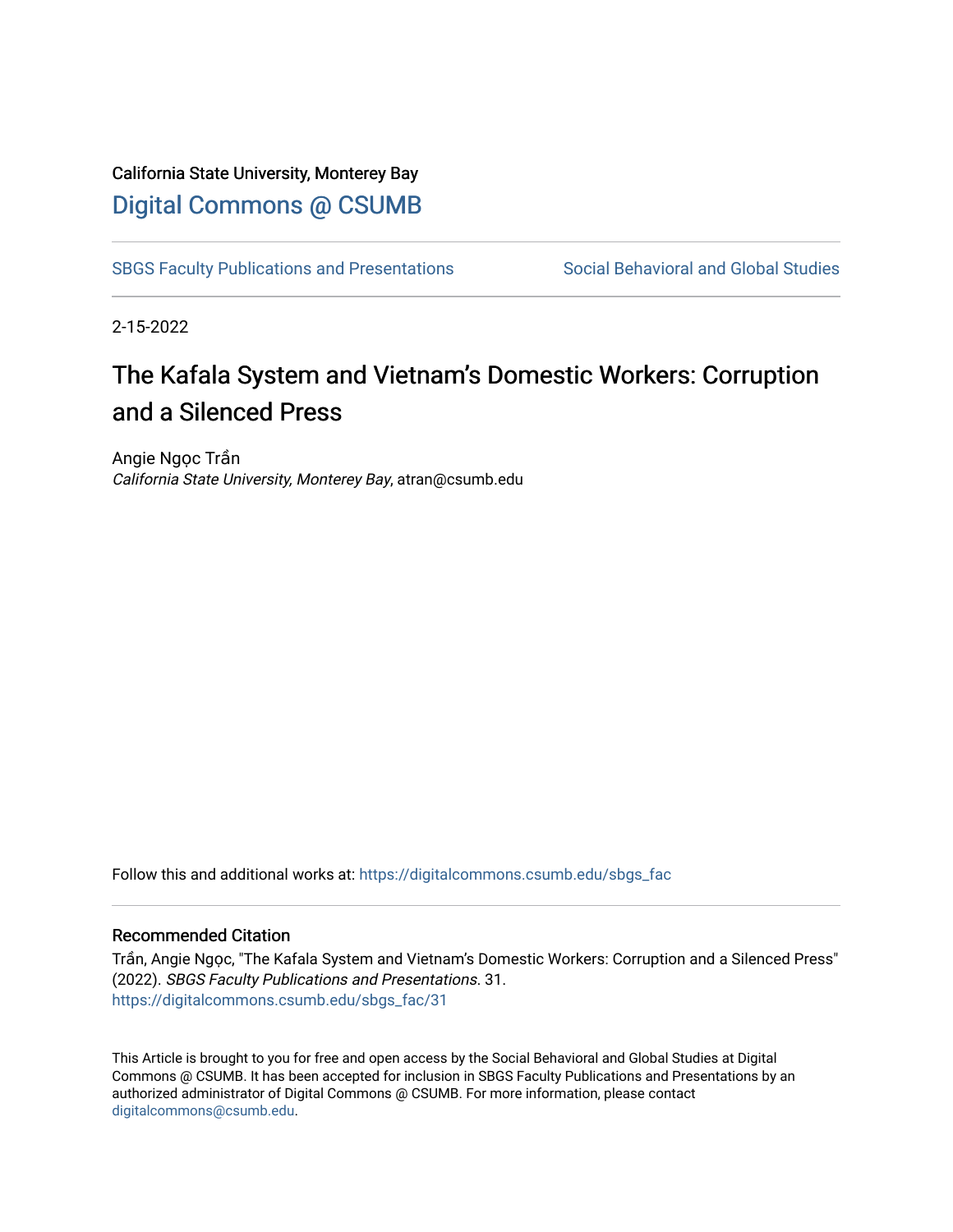

## The Kafala system and Vietnam's domestic workers: Corruption and a Silenced Press

[ANGIE NGOC TRAN](https://www.newmandala.org/author/angie-ngoc-tran/) - 15 FEB, 2022

While worker grievances about abuses and exploitation since 2015 have fallen on deaf ears with the renewal of a bilateral Vietnam-Saudi Arabia labour pact (2019- 2024), a [recent announcement](https://vtc.vn/khoi-to-cuc-truong-va-pho-cuc-truong-bo-ngoai-giao-toi-nhan-hoi-lo-ar659369.html) from the official state media seems to appease recent bad publicity about labor export. It reveals an entrenched network of financial interests between recruitment companies and the Ministry of Foreign Affairs. The Security Agency has prosecuted some officials at the Consular Department level for accepting bribes to permit recruitment companies to organise commercial flights to bring overseas workers, who pay upwards of USD \$3000 for the one-way flight and quarantine costs, to return to Vietnam. It's not a coincidence that the corruption exposé happened after waves of social media and the UN special rapporteurs' letter about human trafficking. Still, numerous worker complaints about [Department of Overseas Labour](https://vnembassy-riyadh.mofa.gov.vn/vi-vn/embassy/EmbassyStaffs/Trang/default.aspx) (DOLAB) officials operating in the Vietnamese Embassy in Riyadh continue to fall on deaf ears.

Over three months have passed since a [joint letter written by five special UN](https://spcommreports.ohchr.org/TMResultsBase/DownLoadPublicCommunicationFile?gId=26748) [Rapporteurs](https://spcommreports.ohchr.org/TMResultsBase/DownLoadPublicCommunicationFile?gId=26748) addressing the Vietnamese government on trafficking in persons, human rights conditions, and forms of slavery and violence against women. It requests that the Vietnamese government respond to questions about the four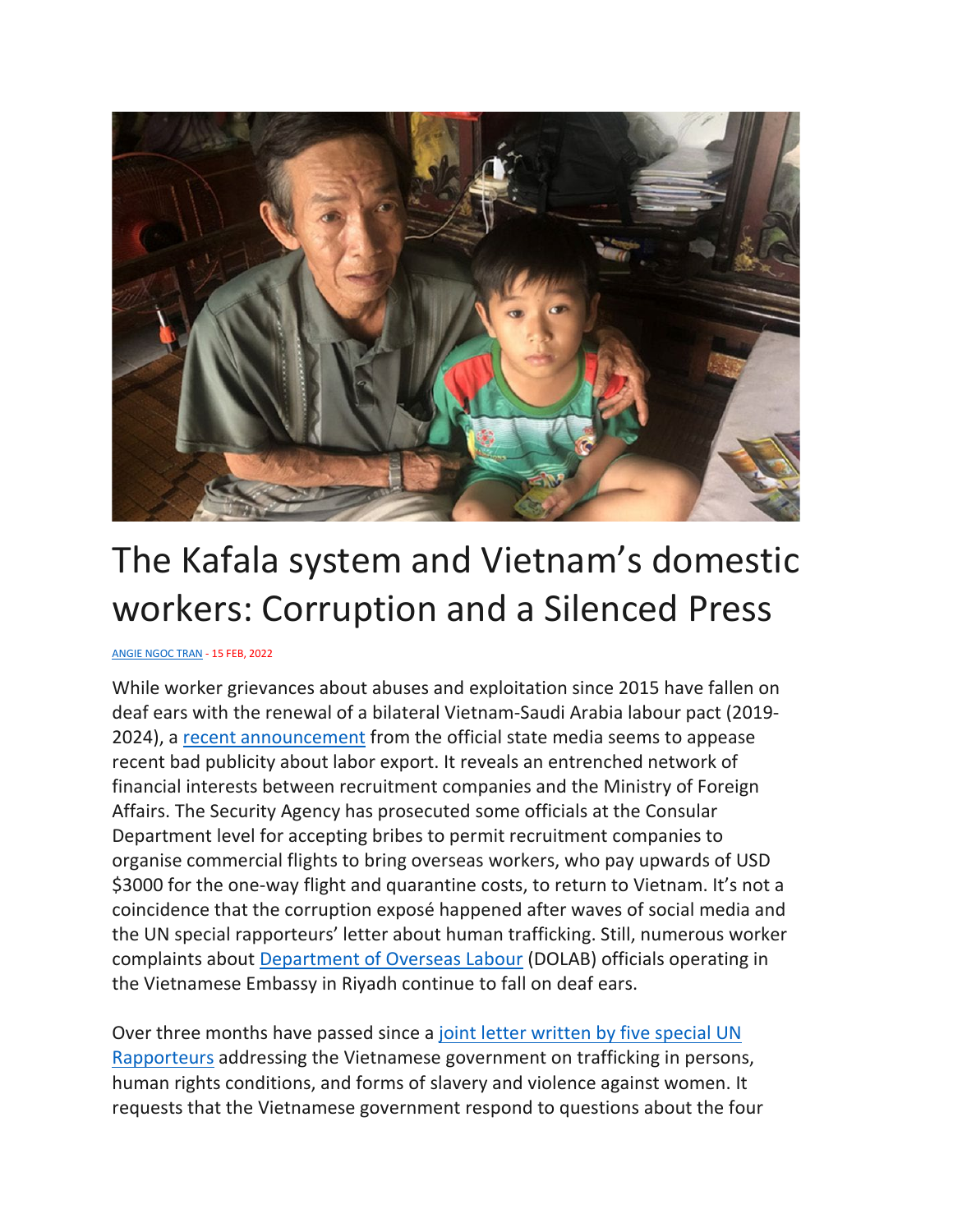cases of Vietnamese women taking refuge in SAKAN Social Services Centre in Riyadh, as examples of larger patterns of exploitation and physical and sexual abuse that women endure working as domestic workers in Saudi Arabia. At the time of writing, there has been no response from the Vietnamese government regarding these cases.

There are some positive legal revisions on behalf of domestic workers. Two recent pieces of legislation from Vietnam, coming out at the end of December 2021, have provided guidance on the implementation of the Revision of the Law on Contract-Based Vietnamese Overseas Workers, or [Law 69/2020/QH14](https://vanbanphapluat.co/law-69-2020-qh14-vietnamese-guest-workers) which became effective on January 1, 2022.

In principle, Ministry of Labour, Invalids, and Social Affairs (MOLISA) with technical assistance from the ILO (office in Hanoi) issued some helpful stipulations which seem to respond to [ongoing labour violations](https://www.newmandala.org/modern-day-slavery-vietnamese-women-domestic-workers-in-saudi-arabia/) in Saudi Arabia. In particular, Stipulation 20 in [Decree 112/2021/NĐ](https://thuvienphapluat.vn/van-ban/Lao-dong-Tien-luong/Nghi-dinh-112-2021-ND-CP-huong-dan-Luat-Nguoi-lao-dong-di-lam-viec-o-nuoc-ngoai-482323.aspx)-CP clearly states that each recruitment company must have at least one representative (with language capability and at least one-year experience) in each host country in order to respond to workers' needs.

This stipulation is sorely needed because thus far there has been no recruitment company's representative in Riyadh. Only one government official from DOLAB (a unit of MOLISA) is present at the [Vietnamese Embassy](https://vnembassy-riyadh.mofa.gov.vn/vi-vn/embassy/EmbassyStaffs/Trang/default.aspx) to respond to workers' complaints. The clip embedded in this [Vietnamese language news report](https://www.voatiengviet.com/a/thieu-nu-nguoi-viet-17-tuoi-chet-sau-hai-nam-lao-dong-o-a-rap-xe-ut/6254569.html) exposes a worker's desperate calls to the DOLAB office for help to no avail. She died in the hospital after these urgent calls.

To understand this complex system, one must understand three types of contract. First is the contract between the Vietnamese recruitment companies and their Saudi Arabian counterparts. Documents appended to the new legislation stipulate the terms/requirements of the labour supply contract on domestic work, childcare, landscaping and chauffeuring. Focusing on domestic work, the following stipulations, if implemented properly, would definitely address ongoing labour grievances: first, workers only work for the household of the employer whose address has been registered with the relevant Saudi agency; second, workers must be given a day off per week and a break of continuous 9 hours per work day; third, monthly salary is at least USD \$350 (or USD \$15/day if work is on the day off); fourth, workers must be given a clean and private place to sleep and three nutritious meals per day; fifth, the employer must pay all healthcare costs for the worker; sixth, if the two-year contract is ended before the end of term and not due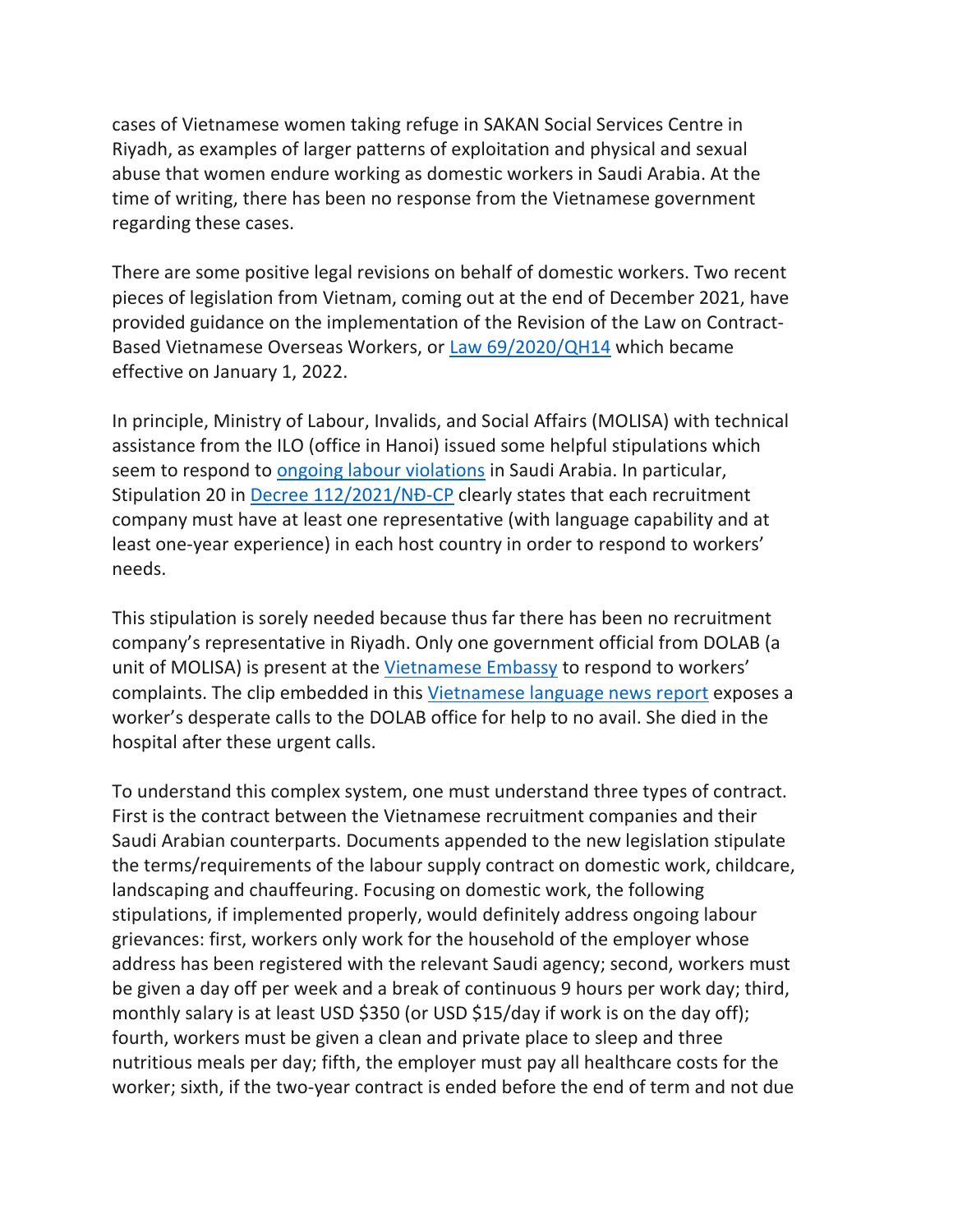to the worker's mistake, the employer must pay for the return airfare and remit all outstanding compensation; seventh, the employer is responsible for both outgoing and return airfares for a worker who completes the two-year contract.

The second contract is between the worker and the Vietnamese recruitment company. Appendix I has an 8-page form (pp. 15-22), stipulating the rights and responsibilities of the worker and the Vietnamese recruitment company. A lack of oversight to "ensure that the worker signs a labour contract with the employer with terms that are consistent with this contract" renders this general stipulation meaningless. Nowhere in the document can I find any mechanism to hold the Saudi employer, who directly employs the worker under the Kafala system, accountable.

But the third and crucial labour contract signed between the Saudi employer and the Vietnamese domestic worker completely bypasses Vietnamese legislative oversight even in this revised law. As such, nothing changes from the *five-year* [labour agreement signed in 2014](https://tinlaodongxuatkhau.com/giup-viec-gia-dinh-rap-xe-ut-thoa-thuan-giua-bo-ldtbxh-viet-nam-va-bo-lao-dong-rap-xe-ut-ve-viec-dua-lao-dong-giup-viec-gia-dinh-tai-rap-xe-ut/) between the Vietnamese and Saudi Arabian governments, and an automatic renewal clause which took place in 2019. The work contract is signed between the Saudi sponsors (who are also the heads of household and employers) and the Vietnamese domestic workers (many of whom do not even have a high school diploma, only speak Vietnamese or an ethnic language, and have their passports confiscated by the employers) and witnessed by a Saudi recruitment company/office certified by the Saudi government. Eight years have passed, still the labour ministries in both countries have yet to develop a standardized form for the employment contract that protects the rights and responsibilities of workers, as stipulated in Item #8 of the bilateral labor agreement. At present, this contract is only enforced by the Saudi side, without any oversight from the Vietnamese side. Since this labor pact has been automatically renewed until 2024, it is urgent that DOLAB rectify this one-sided situation to protect the Vietnamese domestic workers. Clearly, the power relations of this contract are biased to the Saudi side at the expense of the deeply vulnerable domestic workers. The Vietnamese recruitment companies and DOLAB have no role in monitoring this crucial contract to protect their own citizens when the terms of the contract are violated and/or when the workers they send are being abused and exploited. Even with the well-intended revisions to the first two types of contracts described above, Vietnamese domestic workers continue to be completely at the mercy of their employers, whose authority goes unquestioned and unmonitored. At present, the Kafala system, with half-hearted Saudi revisions that [still exclude overseas domestic workers and farmers,](https://www.hrw.org/news/2021/03/25/saudi-arabia-labor-reforms-insufficient) continues to trump the Vietnamese law governing overseas workers (Law 69/2020/QH14).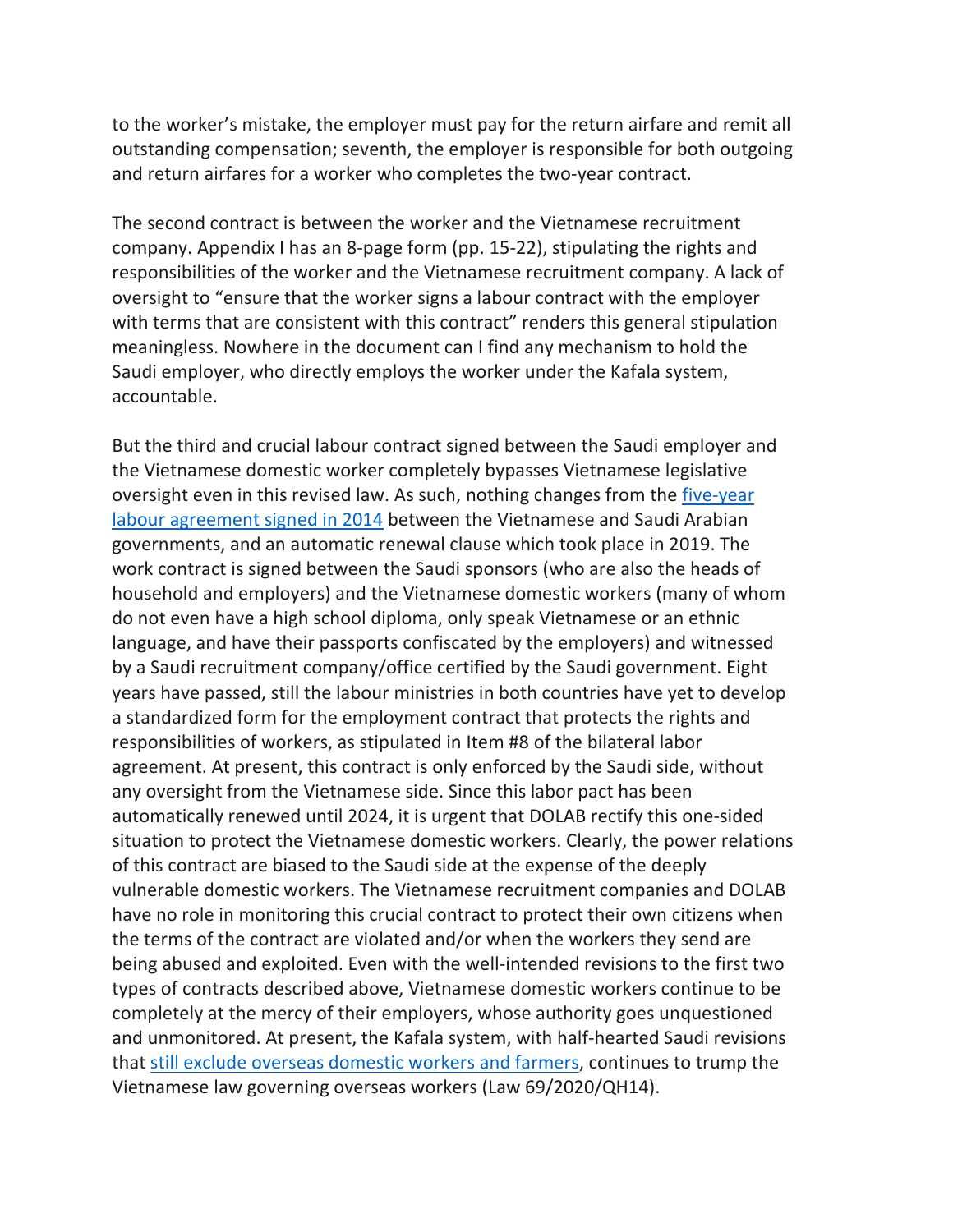When the bilateral agreements were initially made, state newspapers were allowed to report violations. Grievances from domestic workers began to accumulate only one year after the 2014 labour pact came into effect and have been documented through to the present. Since 2015, many Vietnamese newspapers have publicised the laments and grievances of domestic workers stranded in Saudi Arabia via the complaints and petitions of family members they left behind. In 2015, journalist [Lê H](https://tienphong.vn/giup-viec-tai-a-rap-xe-ut-nhieu-lao-dong-khan-cau-giai-cuu-post826849.tpo)ữu Việt (from the Ho Chi Minh communist youth organization newspaper), revealed how family members desperately pleaded with the Vietnamese leaders to bring home their loved ones who were abused in Saudi Arabia. Việt exposed the recruitment companies for deceiving potential workers about the exploitative working and living conditions they would endure. Their dreams of upward mobility were shattered when they were regularly beaten and left to starve while working for the employers. While facing these risks and vulnerabilities, workers were left almost completely on their own to fight for their survival and to return home as soon as possible.

Up until the end of 2021, the government still tolerated some state media exposure of violations of domestic workers' rights in Saudi Arabia and how they and their families fought back. A [Labourer](https://nld.com.vn/cong-doan/lao-dong-giup-viec-nha-o-a-rap-saudi-gian-nan-duong-ve-20180406221308153.htm) article exposed how workers found ways to escape abuses and how Saudi employers violated the terms of their contracts. Many articles showcased family members' laments. One daughter sent a [hand-written complaint letter](https://thuonghieucongluan.com.vn/cong-ty-vinh-cat-co-mang-con-bo-cho-a46468.html) to a local newspaper to demand justice for her mother, identifying the recruitment company by name. An [article from the](https://nld.com.vn/ban-doc/xot-xa-gia-canh-nu-lao-dong-tu-vong-noi-xu-nguoi-vi-covid-19-20201227111344391.htm) [Labourer](https://nld.com.vn/ban-doc/xot-xa-gia-canh-nu-lao-dong-tu-vong-noi-xu-nguoi-vi-covid-19-20201227111344391.htm) reported the laments of a father who was devastated by the sudden death of his daughter due to COVID-19 leaving behind two young children in Vietnam. Laments from husbands were exposed in a [2020 article](https://baodantoc.vn/nguoi-lao-dong-viet-o-a-rap-xe-ut-cau-cuu-1599235432326.htm) in hopes of bringing their loved ones home. Then after the death of an underage ethnic minority Jarai woman was exposed in a [2021 article](https://baophunuthudo.vn/article/99224/177/vu-nu-giup-viec-viet-nam-tu-vong-o-a-rap-xe-ut-can-dam-bao-quyen-loi-ich-hop-phap-cua-cong-dan-viet-nam/) culminating in the UN special report on human trafficking in Vietnam, the government placed a gag order on the press.

Clearly the soft power of state and provincial newspapers has limits, because no more such candid exposures were published after November 2021. As COVID-19 exacerbates their sufferings in Saudi Arabia, some desperate domestic workers used social media to post their grievances and urgent calls for help. In particular, as a form of protest against the Vietnamese Embassy for neglecting the female domestic workers' suffering, one domestic worker's 5-minute video on Facebook in 2021, titled "*To all the sisters working in Saudi Arabia and to the Vietnamese Embassy in Saudi Arabia*" exposed the hardships and the anger of domestic